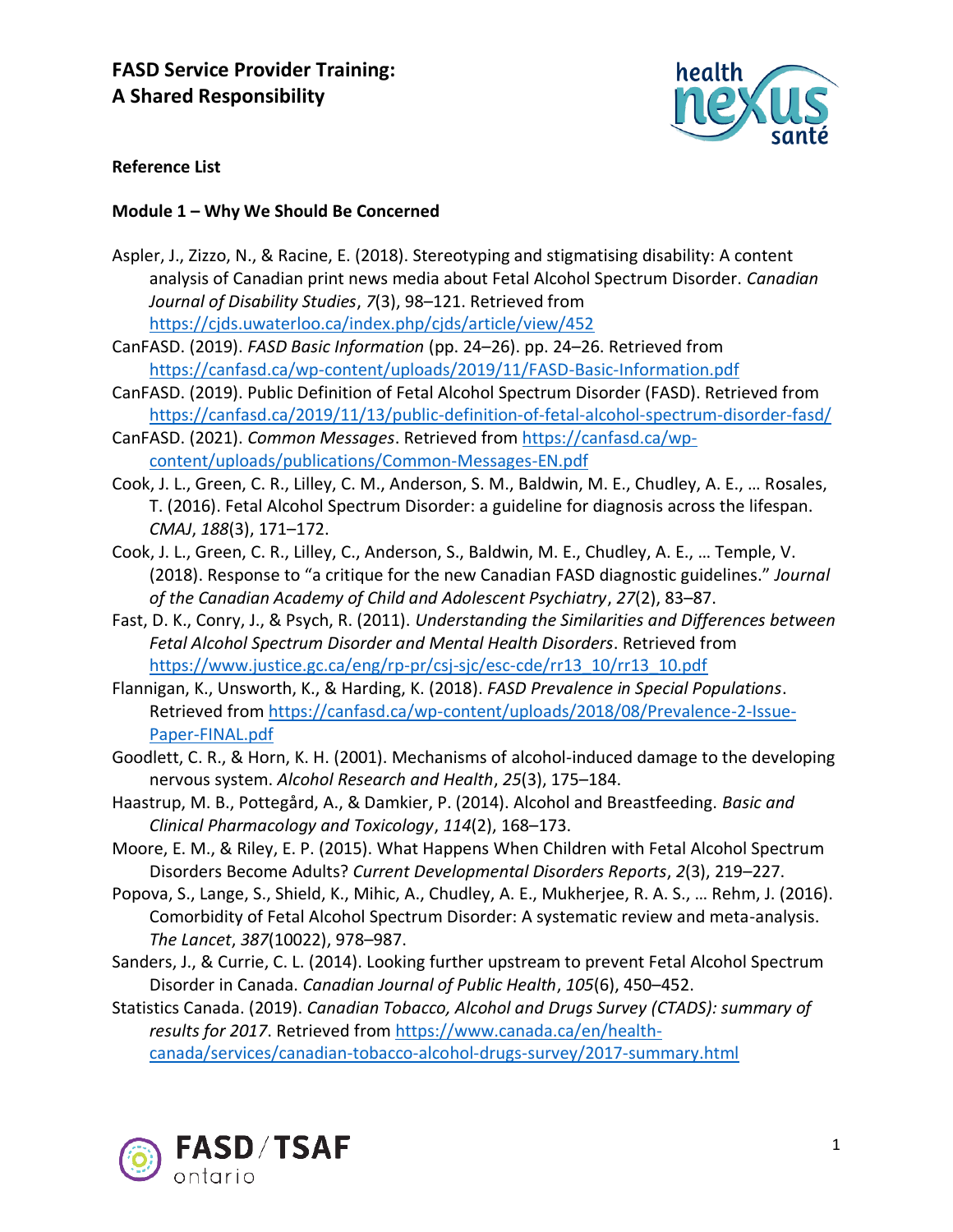- Walker, M. J., Al-Sahab, B., Islam, F., & Tamim, H. (2011). The epidemiology of alcohol utilization during pregnancy: An analysis of the Canadian Maternity Experiences Survey (MES). *BMC Pregnancy and Childbirth*, *11*(1), 52.
- Weyrauch, D., Schwartz, M., Hart, B., Klug, M. G., & Burd, L. (2017). Comorbid mental disorders in Fetal Alcohol Spectrum Disorders: A systematic review. *Journal of Developmental and Behavioral Pediatrics*, *38*(4), 283–291.

# **Module 2 – The Cost of Misdiagnosis**

- Astley, S. J., Bailey, D., Talbot, C., & Clarren, S. K. (2000). Fetal Alcohol Syndrome (FAS) primary prevention through FAS diagnosis: I. Identification of high-risk birth mothers through the diagnosis of their children. *Alcohol and Alcoholism*, *35*(5), 499–508.
- CAMH. (2012). *Economic impact of Fetal Alcohol Syndrome (FAS) and Fetal Alcohol Spectrum Disorders (FASD): A systematic literature review*. Retrieved from [https://camh.ca/-](https://camh.ca/-/media/files/pdfs---reports-and-books---research/economic_impact_fasd_litreview2012-pdf.pdf) [/media/files/pdfs---reports-and-books---research/economic\\_impact\\_fasd\\_litreview2012](https://camh.ca/-/media/files/pdfs---reports-and-books---research/economic_impact_fasd_litreview2012-pdf.pdf) [pdf.pdf](https://camh.ca/-/media/files/pdfs---reports-and-books---research/economic_impact_fasd_litreview2012-pdf.pdf)
- CanFASD. (2021). *Common Messages*. Retrieved from [https://canfasd.ca/wp](https://canfasd.ca/wp-content/uploads/publications/Common-Messages-EN.pdf)[content/uploads/publications/Common-Messages-EN.pdf](https://canfasd.ca/wp-content/uploads/publications/Common-Messages-EN.pdf)
- Chasnoff, I. J., Wells, A. M., & King, L. (2015). Misdiagnosis and missed diagnoses in foster and adopted children with prenatal alcohol exposure. *Pediatrics*, *135*(2), 264–270.
- Cook, J. L., Green, C. R., Lilley, C. M., Anderson, S. M., Baldwin, M. E., Chudley, A. E., … Rosales, T. (2016). Fetal Alcohol Spectrum Disorder: a guideline for diagnosis across the lifespan. *CMAJ*, *188*(3), 171–172.
- Doak, J., Katsikitis, M., Webster, H., & Wood, A. (2019). A Fetal Alcohol Spectrum Disorder diagnostic service and beyond: Outcomes for families. *Research in Developmental Disabilities*, *93*(June).
- Green, C. R., Cook, J. L., Racine, E., & Bell, E. (2016). Stigma, Discrimination and Fetal Alcohol Spectrum Disorder. *Canadian FASD Research Network*, 1–4.
- Greenmyer, J. R., Popova, S., Klug, M. G., & Burd, L. (2019). Fetal Alcohol Spectrum Disorder: a systematic review of the cost of and savings from prevention in the United States and Canada. *Addiction*, *115*(3), 409–417.
- Petrenko, C. L., & Alto, M. E. (2017). Interventions in Fetal Alcohol Spectrum Disorders: An International Perspective. *Eur J Med Genet*, *60*(1), 79–91.
- Popova, S., Lange, S., Burd, L., & Rehm, J. (2016). The economic burden of Fetal Alcohol Spectrum Disorder in Canada in 2013. *Alcohol and Alcoholism*, *51*(3), 367–375.
- Temple, V. K., Prasad, S., Popova, S., & Lindsay, A. (2020). Long-term outcomes following Fetal Alcohol Spectrum Disorder (FASD) diagnosis in adulthood. *Journal of Intellectual and Developmental Disability*.

# **Module 3 – Trauma and Resilience**

Anderson, T., Harding, K. D., Reid, D., & Pei, J. (2018). *FASD and Inappropriate Sexual Behaviour*. (July). Retrieved fro[m https://canfasd.ca/wp-content/uploads/2018/07/CanFASD-Issue-](https://canfasd.ca/wp-content/uploads/2018/07/CanFASD-Issue-Paper-Inappropriate-Sexual-Behaviour-Final.pdf)[Paper-Inappropriate-Sexual-Behaviour-Final.pdf](https://canfasd.ca/wp-content/uploads/2018/07/CanFASD-Issue-Paper-Inappropriate-Sexual-Behaviour-Final.pdf)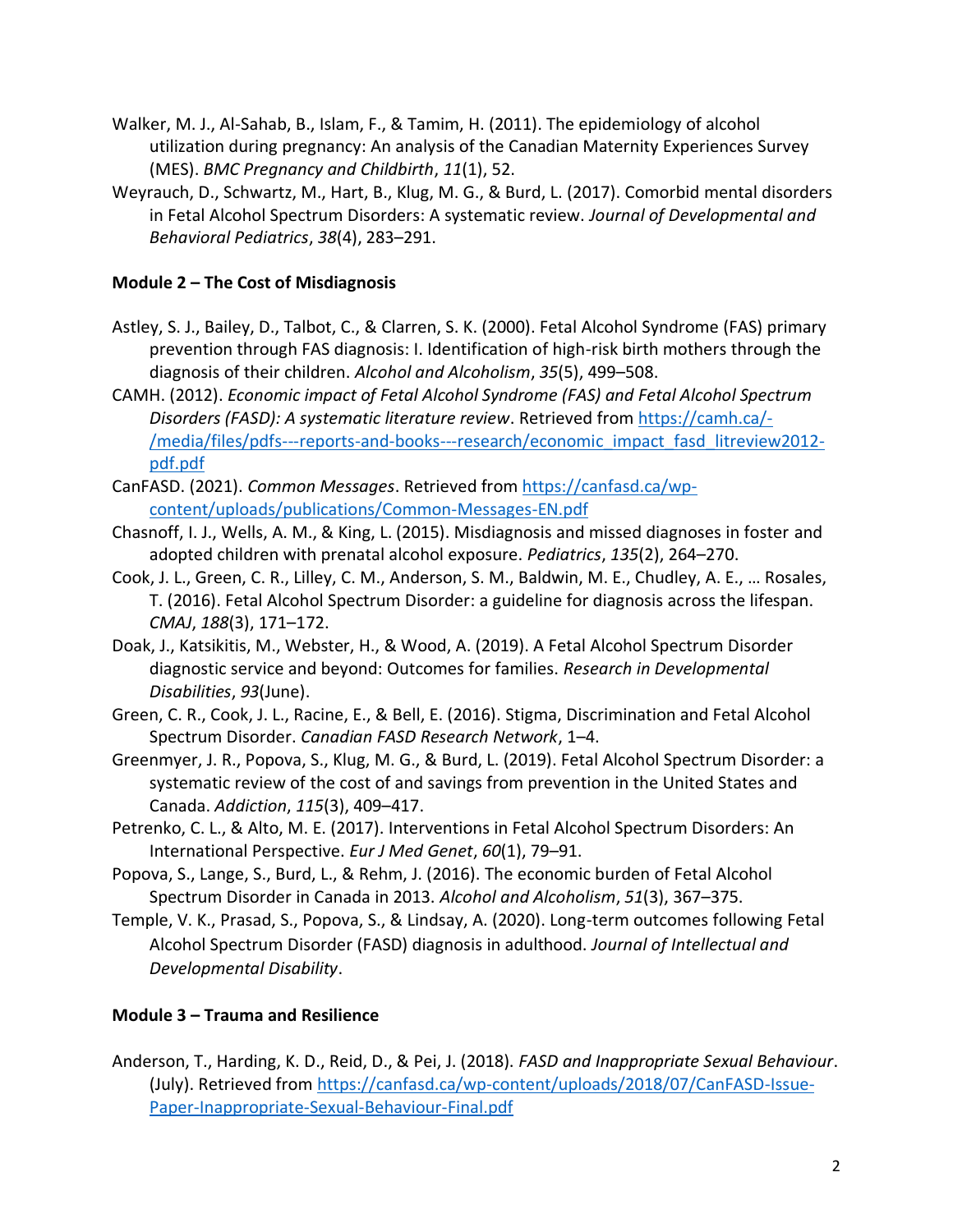- Badry, D. E., & Harding, K. (2020). Fetal Alcohol Spectrum Disorder and Child Welfare. *CanFASD*, (January), 1–9. Retrieved from [https://canfasd.ca/wp-content/uploads/publications/FASD](https://canfasd.ca/wp-content/uploads/publications/FASD-and-Child-Welfare-Final.pdf)[and-Child-Welfare-Final.pdf](https://canfasd.ca/wp-content/uploads/publications/FASD-and-Child-Welfare-Final.pdf)
- CanFASD. (2021). *Common Messages*. Retrieved from [https://canfasd.ca/wp](https://canfasd.ca/wp-content/uploads/publications/Common-Messages-EN.pdf)[content/uploads/publications/Common-Messages-EN.pdf](https://canfasd.ca/wp-content/uploads/publications/Common-Messages-EN.pdf)
- Carsley, S., & Oei, T. (2020). *Adverse Childhood Experiences (ACEs) Interventions to Prevent and Mitigate the Impact of ACEs in Canada*. Retrieved from [https://www.publichealthontario.ca/-/media/documents/a/2020/adverse-childhood](https://www.publichealthontario.ca/-/media/documents/a/2020/adverse-childhood-experiences-report.pdf?la=en)[experiences-report.pdf?la=en](https://www.publichealthontario.ca/-/media/documents/a/2020/adverse-childhood-experiences-report.pdf?la=en)
- Famy, C., Streissguth, A. P., & Unis, A. S. (1998). Mental Illness in Adults with Fetal Alcohol Syndrome or Fetal Alcohol Effects. *AM J Psychiatry*, *155*, 552–554.
- Felitti, V. J., Anda, R. F., Nordenberg, D., Williamson, D. F., Spitz, A. M., Edwards, V., … Marks, J. S. (1998). Relationship of Childhood Abuse and Household Dysfunction to Many of the Leading Causes of Death in Adults. *American Journal of Preventive Medicine*, *14*(4), 245– 258.
- Flannigan, K., Harding, K., & Reid, D. (2018). Strengths Among Individuals with FASD. *CanFASD*, (September), 1–4. Retrieved from [https://canfasd.ca/wp](https://canfasd.ca/wp-content/uploads/publications/Strengths-Among-Individuals-with-FASD.pdf)[content/uploads/publications/Strengths-Among-Individuals-with-FASD.pdf](https://canfasd.ca/wp-content/uploads/publications/Strengths-Among-Individuals-with-FASD.pdf)
- Flannigan, K., Psych, R., Harding, K., Pei, J., Psych, R., Mclachlan, K., & Psych, C. (2020). The Unique Complexities of Fetal Alcohol Spectrum Disorder. *CanFASD*, (December), 1–10. Retrieved from [https://canfasd.ca/wp-content/uploads/publications/FASD-as-a-Unique-](https://canfasd.ca/wp-content/uploads/publications/FASD-as-a-Unique-Disability-Issue-Paper-FINAL.pdf)[Disability-Issue-Paper-FINAL.pdf](https://canfasd.ca/wp-content/uploads/publications/FASD-as-a-Unique-Disability-Issue-Paper-FINAL.pdf)
- Knorr, L., & McIntyre, L. J. (2016). Resilience in the face of adversity: Stories from adults with fetal alcohol spectrum disorders. *Exceptionality Education International*, *26*(1), 53–75.
- Mersky, J. P., Janczewski, C. E., & Topitzes, J. (2017). Rethinking the Measurement of Adversity: Moving Toward Second-Generation Research on Adverse Childhood Experiences. *Child Maltreatment*, *22*(1), 58–68.
- Milot, T., Collin-Vézina, D., & Godbout, N. (Eds.). (2018). *Trauma complexe: Comprendre, évaluer et intervenir*. Québec: Presses de l'université du Québec.
- National Scientific Council on the Developing Child. (2020). *Toxic Stress*. Retrieved from <https://developingchild.harvard.edu/science/key-concepts/toxic-stress/>
- Pandey, S. C., Kyzar, E. J., & Zhang, H. (2017). Epigenetic Basis of the Dark Side of Alcohol Addiction. *Neuropharmacology*, *August*(122), 74–84.
- Truth and Reconciliation Commission of Canada. (2015). *Truth and Reconciliation Commission of Canada: Calls to Action*. Retrieved from

[http://trc.ca/assets/pdf/Calls\\_to\\_Action\\_English2.pdf](http://trc.ca/assets/pdf/Calls_to_Action_English2.pdf)

Waddell, K., Wilson, M. G., & Mattison, C. (2018). Rapid Synthesis: Identifying Effective Approaches to Support Parents and Caregivers of Children with Fetal Alcohol Spectrum Disorder. In *McMaster Health Forum*.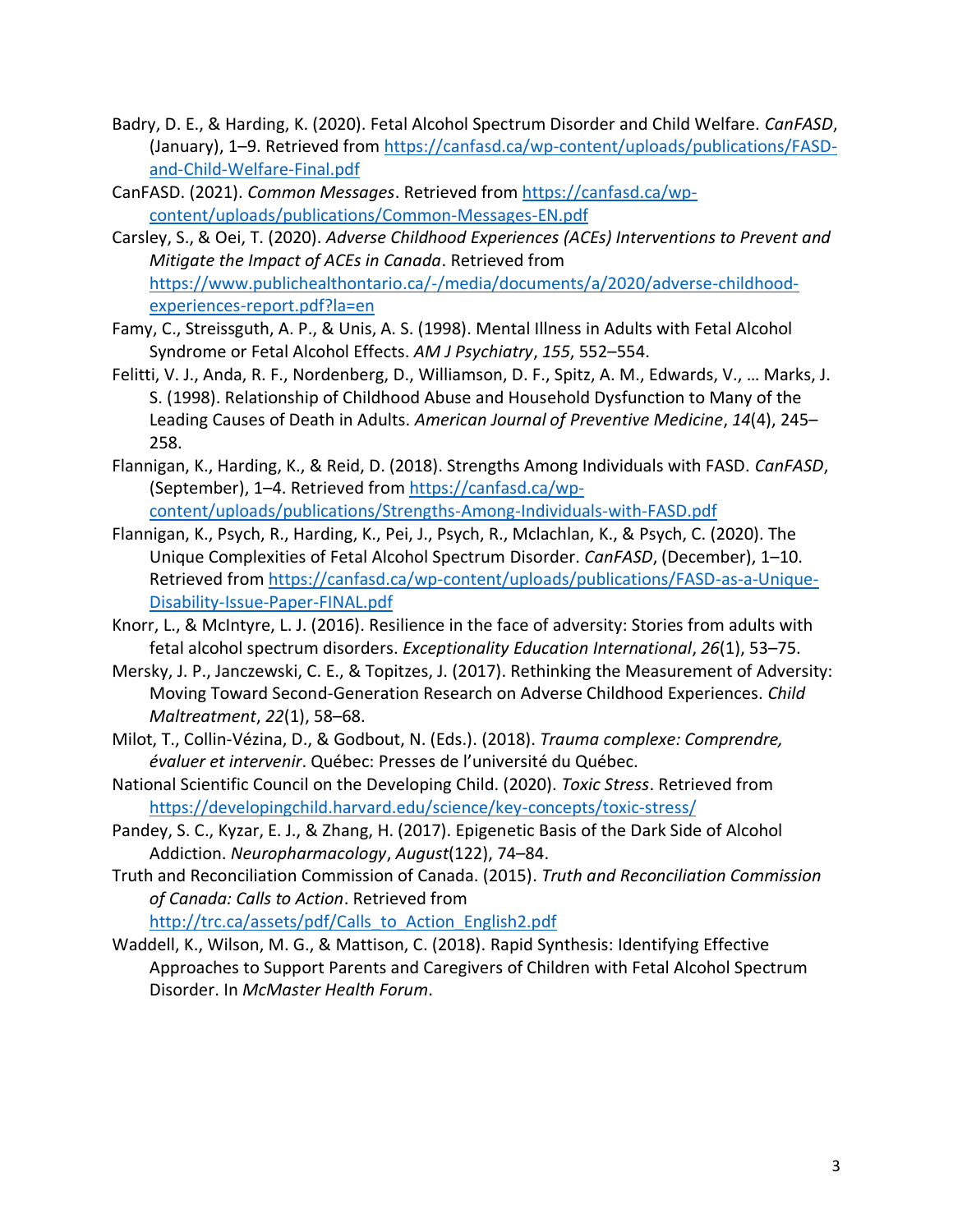## **Module 4 – Opportunities for Success**

- Center for Excellence of Women's Health. (2018). Doorways to conversation: Brief intervention on substance use with girls and women. Vancouver, BC.
- Cook, J. L., Green, C. R., Lilley, C. M., Anderson, S. M., Baldwin, M. E., Chudley, A. E., … Rosales, T. (2016). Fetal Alcohol Spectrum Disorder: a guideline for diagnosis across the lifespan. *CMAJ*, *188*(3), 171–172.
- Crisis Prevention Institute. (2021). CPI's Top 10 De-Escalation Tips. Retrieved from <https://www.crisisprevention.com/en-CA/Blog/CPI-s-Top-10-De-Escalation-Tips-Revisited>
- Green, C., Cook, J., Stewart, M., & Salmon, A. (2015). *FASD and the Criminal Justice System*.
- McLachlan, K., McNeil, A., Pei, J., Brain, U., Andrew, G., & Oberlander, T. F. (2019). Prevalence and characteristics of adults with Fetal alcohol spectrum disorder in corrections: A Canadian case ascertainment study. *BMC Public Health*, *19*(1), 1–10.
- Mela, M., Okpalauwaekwe, U., Anderson, T., Eng, J., Nomani, S., Ahmed, A., & Barr, A. M. (2018). The utility of psychotropic drugs on patients with Fetal Alcohol Spectrum Disorder (FASD): a systematic review. *Psychiatry and Clinical Psychopharmacology*, *28*(4), 436–445.
- Ontario Ministry of Education. (2021). The Identification, Placement, and Review Committee. Retrieved from<http://www.edu.gov.on.ca/eng/general/elemsec/speced/identifi.html>
- Ontario Ministry of Education. (2004). The Individual Education Plan, A Resource Guide. Retrieved from

<http://www.edu.gov.on.ca/eng/general/elemsec/speced/guide/resource/index.html>

- Pei, J., Flannigan, K., Keller, S., Stewart, M., & Johnson, A. (2018). FASD and the Criminal Justice System. *CanFASD*. Retrieved from [https://canfasd.ca/wp-content/uploads/2018/08/FASD-](https://canfasd.ca/wp-content/uploads/2018/08/FASD-Justice-Review-Issue-Paper-FINAL.pdf)[Justice-Review-Issue-Paper-FINAL.pdf](https://canfasd.ca/wp-content/uploads/2018/08/FASD-Justice-Review-Issue-Paper-FINAL.pdf)
- Petrenko, C. L., & Alto, M. E. (2017). Interventions in Fetal Alcohol Spectrum Disorders: An International Perspective. *Eur J Med Genet*, *60*(1), 79–91.
- PHAC. (2013). National Screening Tool Kit for Children and Youth Identified and Potentially Affected by FASD. Retrieved from http://ken.caphc.org/xwiki/bin/view/FASDScreeningToolkit/National+Screening+Tool+Kit +for+Children+and+Youth+Identified+and+Potentially+Affected+by+FASD
- Popova, S., Lange, S., Bekmuradov, D., Mihic, A., & Rehm, J. (2011). Fetal Alcohol Spectrum Disorder prevalence estimates in correctional systems: A systematic literature review. *Canadian Journal of Public Health*, *102*(5), 336–340.
- Popova, S., Lange, S., Burd, L., & Rehm, J. (2015). Cost attributable to Fetal Alcohol Spectrum Disorder in the Canadian correctional system. *International Journal of Law and Psychiatry*, *41*, 76–81.
- Tsang, T. W., Lucas, B. R., Olson, H. C., Pinto, R. Z., & Elliott, E. J. (2016). Prenatal alcohol exposure, FASD, and child behavior: A meta-analysis. *Pediatrics*, *137*(3).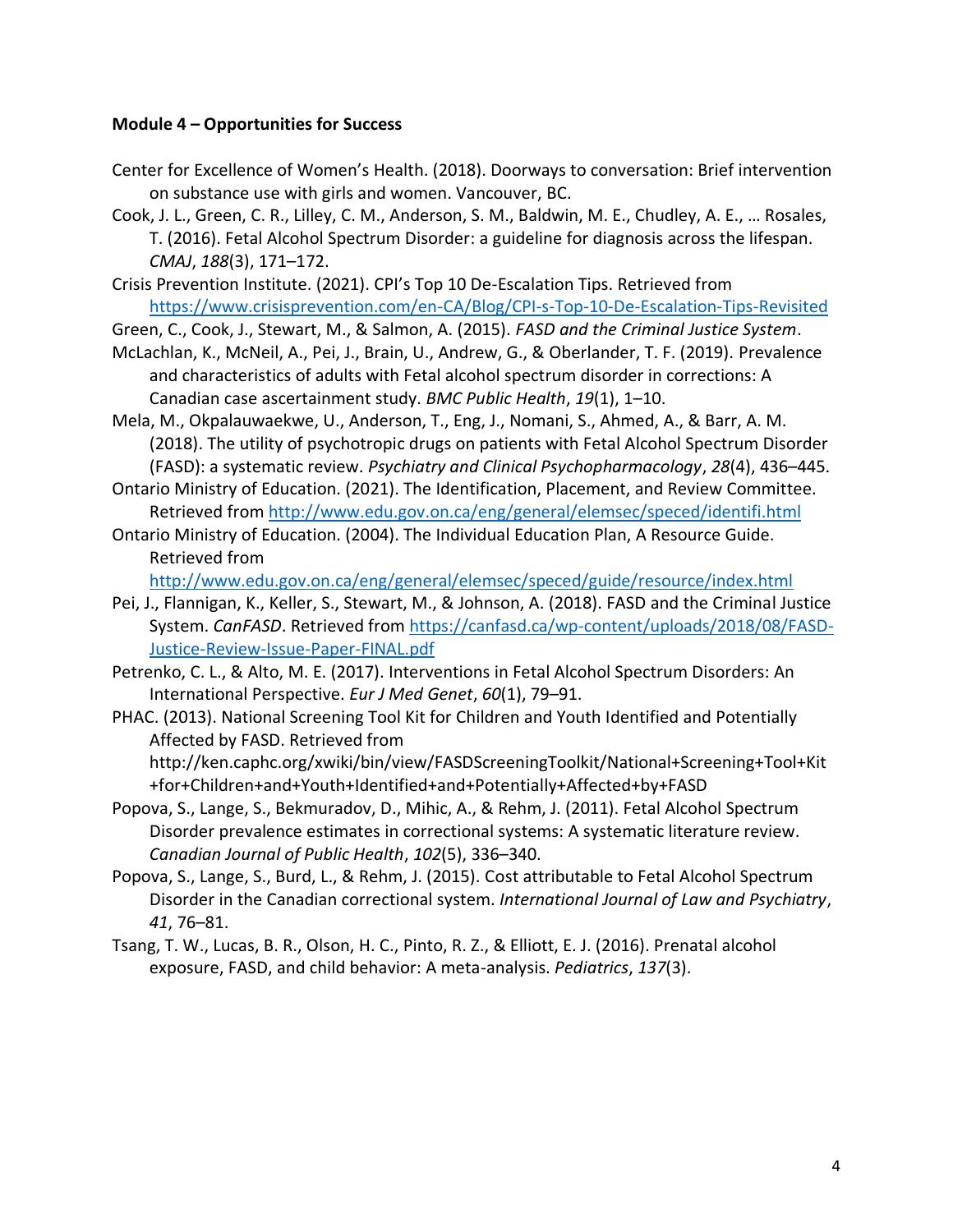#### **Picture Credits**

## **Module 1 – Why We Should Be Concerned**

Slide 1 – Emma Bauso Slide 2 – Daria Shevtsova Slide 3 – Varan Nm Slide 4 – Jonathan Borba Slide 5 – Luna Lovegood Slide 6 – Cottonbro Slide 8 – Karolina Grabowska Slide 9 – Isabella Mendes Slide 10 – Karolina Grabowska Slide 11 – Lukas Slide 13 – Guduru Ajay bhargav Slide 17 – Samson Katt Slide 20 – Markus Spiske Slide 23 – Rfstudio Slide 25 – Jessica Lewis Slide 27 – Nappy Slide 29 – Cottonbro Slide 31 – Jack Sparrow Slide 34 – Fauxels Slide 37 – Ketut subiyanto Slide 38 – Ketut subiyanto Slide 39 – Julia M Cameron Slide 40 – Julia M Cameron Slide 41 – Helena Lopes Slide 42 – Helena Lopes Slide 43 – Anna Shvets Slide 44 – Anna Shvets Slide 45 – Julia M Cameron

#### **Module 2 – The Cost of Misdiagnosis**

Slide 1 – Samson Katt Slide 2 – Julia M Cameron Slide 3 – Konstantin Mishchenko Slide 4 – Pixabay Slide 5 – Pixabay Slide 6 – Pixabay Slide 7 – Alex Green Slide 8 – Ketut Subiyanto Slide 10 – Marcelo Dias Slide 11 – Marcelo Dias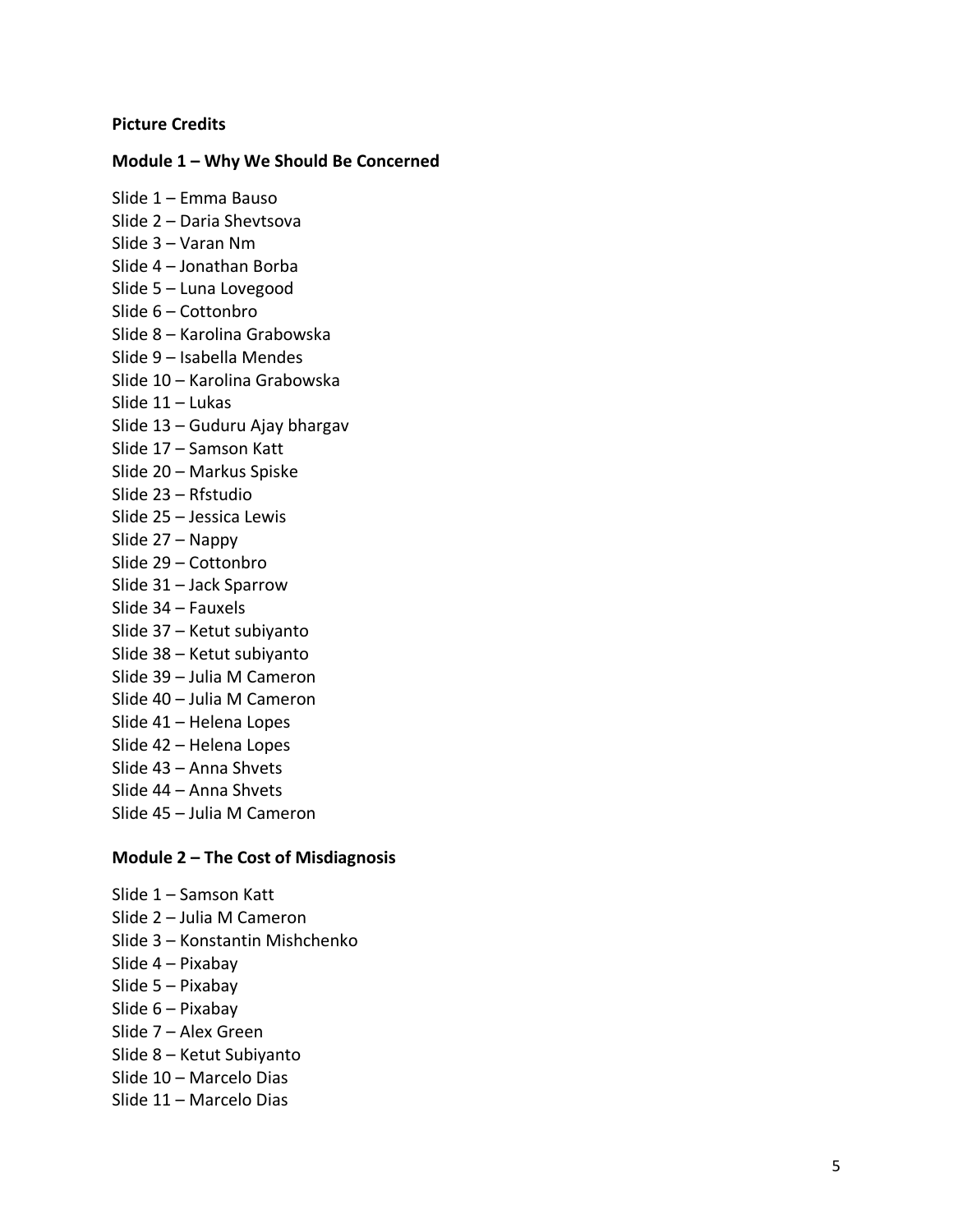Slide 13 – Cottonbro Slide 15 – Pixabay Slide 16 – Pixabay Slide 17 – Robert Stokoe Slide 19 – Monstera Slide 20 – Shutterstock Slide 24 – Samer Daboul Slide 25 – Amina Filkins Slide 26 – Cottonbro Slide 28 – Snapwire Slide 31 – Suleman Mukhtar Slide 32 – Sulema Mukhtar Slide 33 – Sandevil Sandh Slide 34 – Sandevil Sandh Slide 35 – Tiago Tins Slide 36 – Tiago Tins Slide 37 – Jack Sparrow Slide 38 – Jack sparrow Slide 39 – Kelvin Octa Slide 40 – Kelvin Octa

#### **Module 3 – Trauma and Resilience**

Slide 1 – Johnmark smith Slide 2 – Pixabay Slide 3 – Anna Shvets Slide 4 – Anna Shvets Slide 5 – Anna Shvets Slide 6 – Marisa Fahrner Slide 7 – Anete Lusina Slide 9 – August de Richelieu Slide 10 – Anna Shvets Slide 11 – Cottonbro Slide 13 – Alek Bujišić Slide 14 – Alek Bujišić Slide 15 – Donald Tong Slide 19 – Trinity Kubassek Slide 20 – Trinity Kubassek Slide 21 – Jack Sparrow Slide 22 – Jack Sparrow Slide 23 – Sasin Tipchai Slide 25 – Mohamed Abdelghaffar Slide 26 – Moose Photos Slide 27 – Pixabay